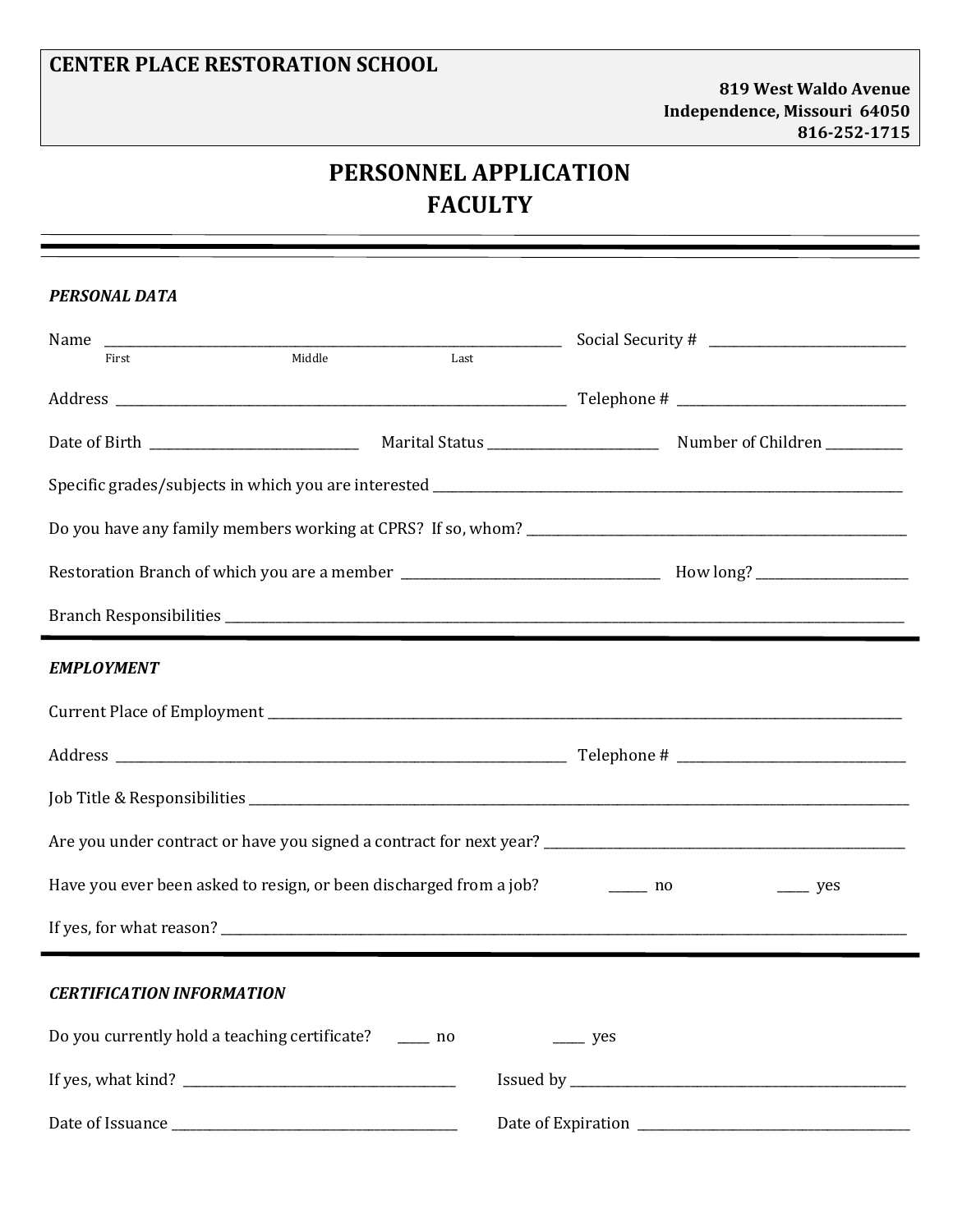## **EDUCATION HISTORY**

| <b>High School</b>                             |  |  |
|------------------------------------------------|--|--|
|                                                |  |  |
| College - Undergraduate                        |  |  |
|                                                |  |  |
|                                                |  |  |
|                                                |  |  |
| College - Graduate                             |  |  |
|                                                |  |  |
|                                                |  |  |
|                                                |  |  |
| <b>WORK EXPERIENCE</b>                         |  |  |
| <b>Teaching Experience (most recent first)</b> |  |  |
|                                                |  |  |
|                                                |  |  |
|                                                |  |  |
|                                                |  |  |
|                                                |  |  |
|                                                |  |  |
| Other Experience (most recent first)           |  |  |
|                                                |  |  |
|                                                |  |  |
|                                                |  |  |
|                                                |  |  |
|                                                |  |  |
|                                                |  |  |